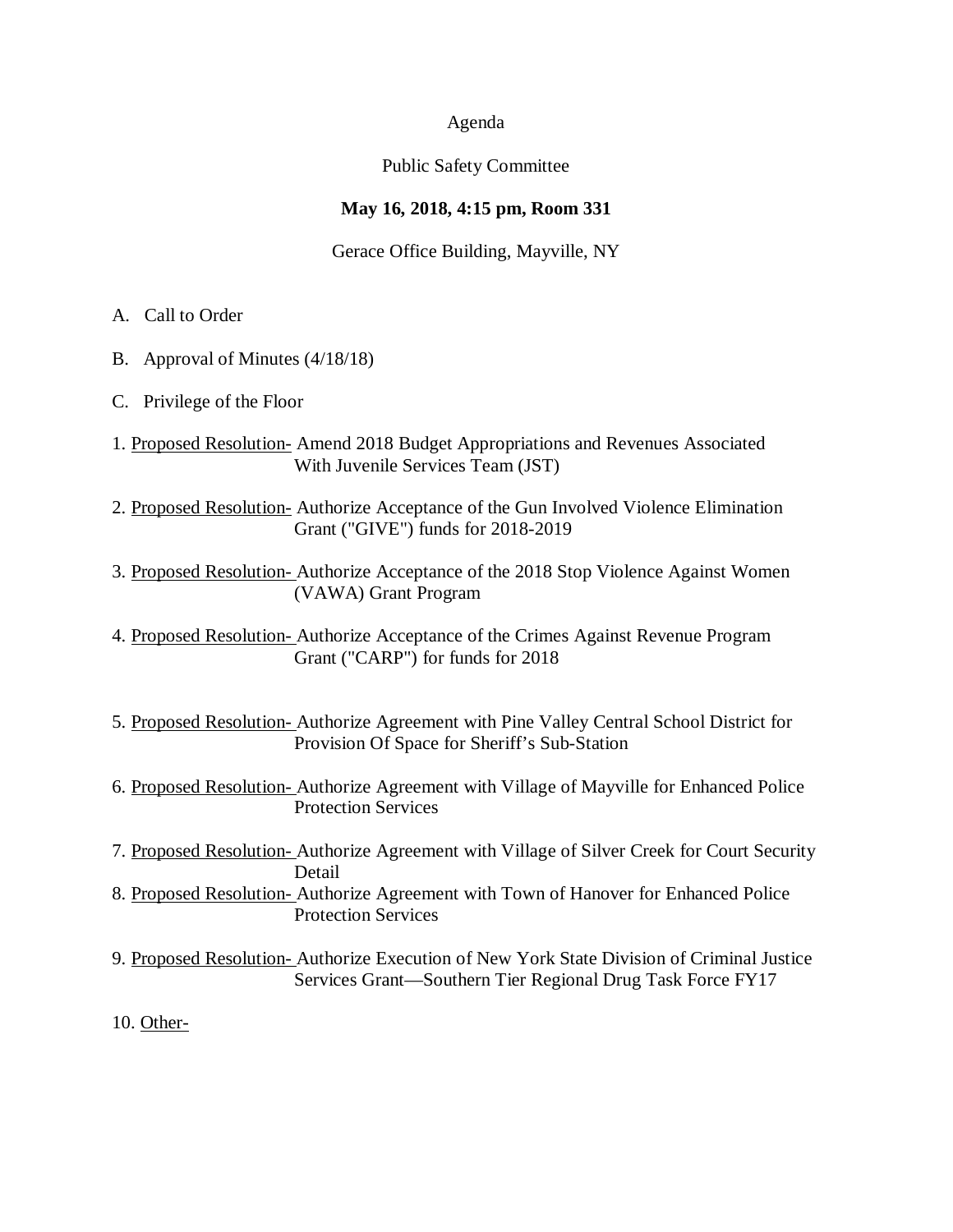**TITLE:** Amend 2018 Budget Appropriations and Revenues Associated With Juvenile Services Team (JST)

**BY:** Public Safety, Human Services and Audit & Control Committees:

**AT THE REQUEST OF:** County Executive George M. Borrello:

WHEREAS, the Department of Probation and the Department of Health and Human Services will execute a Cooperative Agreement regarding their implementation of a countywide, co-located Juvenile Services Team (JST) ; and

WHEREAS, appropriations and revenues associated with the JST are included in the 2018 adopted Budget, but the program revenue is expected to exceed the budgeted revenue, and the allocation of appropriations and revenues will be different than originally planned; now therefore be it

RESOLVED, That A Fund Balance is appropriated as follows:

| DECREASE THE USE OF FUND BALANCE: |          |
|-----------------------------------|----------|
|                                   | \$19,202 |

; and be it further

RESOLVED, That the Director of Finance is hereby authorized and directed to make the following changes to the 2018 Budget:

|                                   | <b>INCREASE APPROPRIATION ACCOUNTS:</b>   |           |
|-----------------------------------|-------------------------------------------|-----------|
| $A.6010$ 1                        | Personal Services-Social Services Admin   | \$197,381 |
| $A.6010$ 8                        | Employee Benefits—Social Services Admin   | \$106,465 |
|                                   | Total                                     | \$303,846 |
|                                   | DECREASE APPROPRIATION ACCOUNTS:          |           |
|                                   | Personal Services—Probation               | \$197,381 |
| $A.3140$ 8                        | Employee Benefits— Probation              | \$106,465 |
|                                   | Total                                     | \$303,846 |
| <b>INCREASE REVENUE ACCOUNTS:</b> |                                           |           |
| $A.6010$ R361.0000                | New York State Aid—Social Services Admin  | \$38,100  |
| $A.6010---R461.0000$              | Federal Aid—Social Services Admin         | \$163,500 |
|                                   | Total                                     | \$201,600 |
| DECREASE REVENUE ACCOUNTS:        |                                           |           |
| A.3140.----.R226.1000             | Shared Services—Chrgs: Oth Gov-Pub Safety | \$182,398 |

# **\_\_\_\_\_\_\_\_\_\_\_\_\_APPROVED**

\_\_\_\_\_\_\_\_\_\_\_\_\_\_\_\_\_\_\_\_\_\_\_\_\_\_\_\_\_\_\_\_\_\_ \_\_\_\_\_\_\_\_\_\_\_\_\_\_

**\_\_\_\_\_\_\_\_\_\_\_\_\_VETOES (VETO MESSAGE ATTACHED)**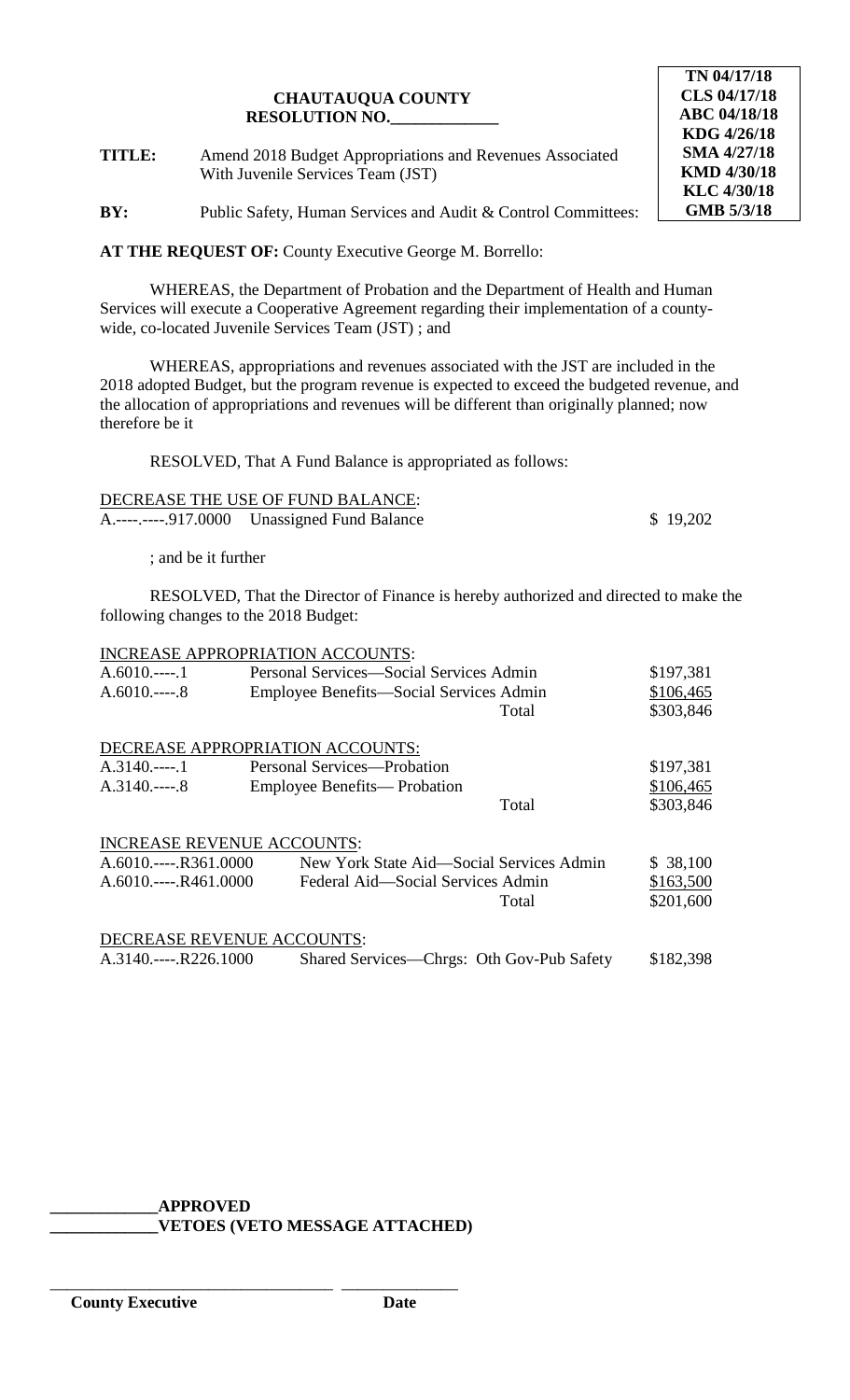PES 4/27/18 KDG 4/29/18 SMA 4/30/18 KMD 4/30/18 KLC 4/30/18 GMB 5/3/18

**TITLE:** Authorize Acceptance of the Gun Involved Violence Elimination Grant ("GIVE") funds for 2018-2019

**BY:** Public Safety and Audit & Control Committees:

**AT THE REQUEST OF:** County Executive George M. Borrello:

WHEREAS, the New York State Division of Criminal Justice Services (DCJS) has awarded \$185,075 to the multi-agency "GIVE" Task Force to reduce violent crimes in the primary jurisdictions of the County of Chautauqua and the City of Jamestown; and

WHEREAS, the funded "GIVE" Task Force partners consist of the City of Jamestown Police Department, and the Chautauqua County Agencies of the District Attorney, Sherriff's Office and Probation Office; and

WHEREAS, the City of Jamestown Police Department has been awarded \$69,721 of the total "GIVE" funding and will sign and administer a separate contract with the New York State Division of Criminal Justice Services (DCJS) for said funding; and

WHEREAS, the Chautauqua County Agencies consisting of the office of the District Attorney (\$79,378.00), the office of the Chautauqua County Sheriff (\$26,247.00) and the office of Probation (\$9,729.00) will share the balance of such funds; and

WHEREAS, the office of the District Attorney, Sheriff and Probation have included a portion of these grant funds in the 2018 budget with the balance to be included in the 2019 budget; now, therefore be it

RESOLVED, That the County of Chautauqua accepts the grant and authorizes the County Executive to execute the Gun Involved Violence Elimination Grant ("GIVE") contract with the New York State Division of Criminal Justice Services (DCJS) in the amount of \$185,075 for the term of July 1, 2018 to June 30, 2019.

## **\_\_\_\_\_\_\_\_\_\_\_\_\_APPROVED \_\_\_\_\_\_\_\_\_\_\_\_\_VETOES (VETO MESSAGE ATTACHED)**

**\_\_\_\_\_\_\_\_\_\_\_\_\_\_\_\_\_\_\_\_\_\_\_\_\_\_\_\_\_\_\_\_\_\_\_\_ \_\_\_\_\_\_\_\_\_\_\_\_\_**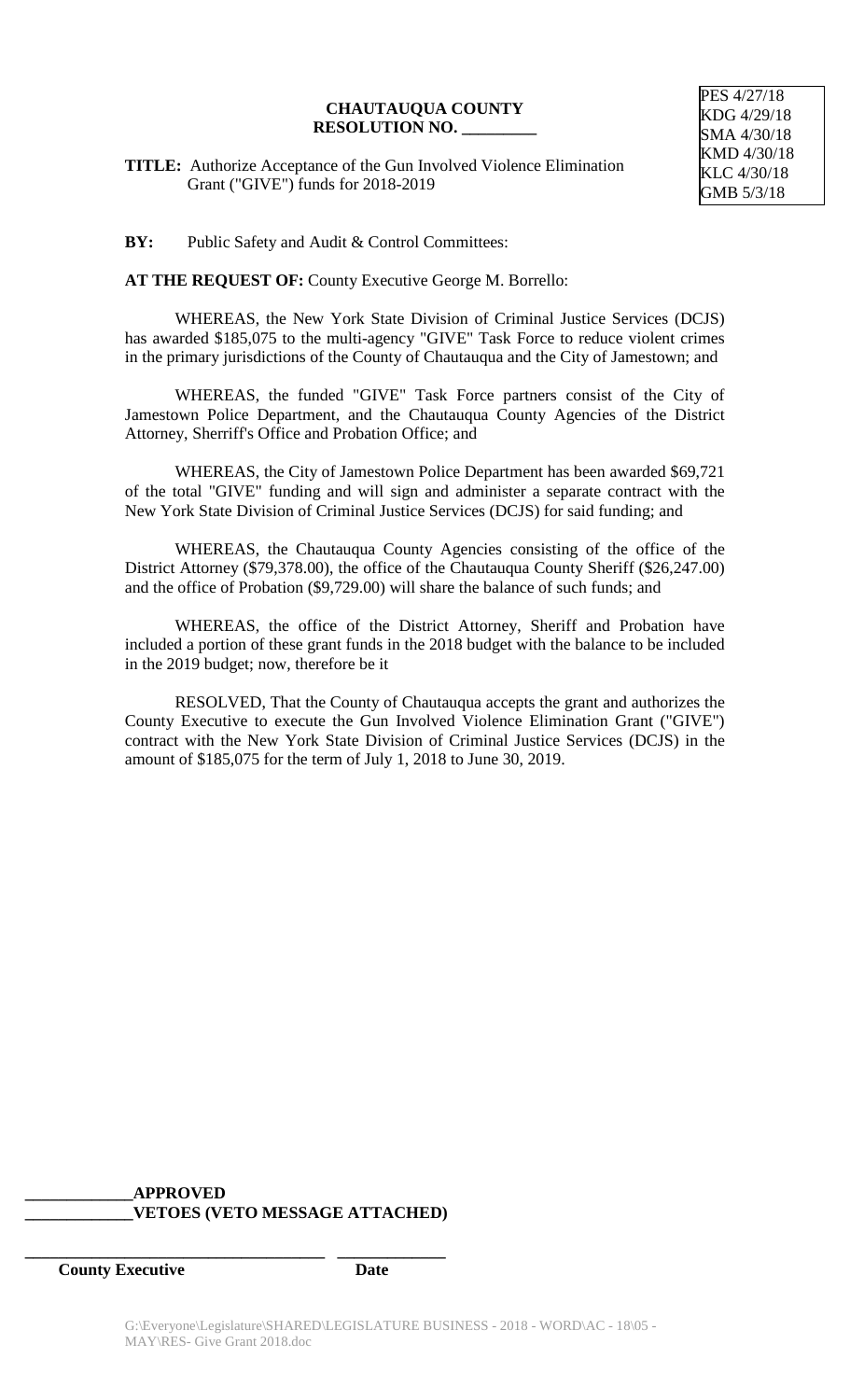**TITLE:** Authorize Acceptance of the 2018 Stop Violence Against Women (VAWA) Grant Program

**BY:** Public Safety and Audit & Control Committees:

**AT THE REQUEST OF:** County Executive George W. Borrello:

WHEREAS, the Offices of the District Attorney and Sheriff have been awarded a grant in the amount of \$66,750.00 from the New York State Division of Criminal Justice Services 2018 Stop Violence Against Women (VAWA) Grant Program to be used from the period of January 1, 2018 to December 31, 2018; and

WHEREAS, the local match requirement will be provided by third party and in-kind services; and

WHEREAS, such funds are to be utilized for an Assistant District Attorney designated as a Special Victim's Prosecutor, a part-time Deputy Sheriff, and a Spanish Interpreter/Victim Advocate/Cultural Liaison; therefore be it

RESOLVED, That the County Executive is hereby authorized and empowered to execute a grant agreement with the New York State Division of Criminal Justice Services (DCJS) to accept a Stop Violence Against Women (VAWA) grant; and be it further

RESOLVED, That it is the intent of the County Legislature that any staff positions created and funded pursuant to this program will not be continued should the grant not be refunded; and be it further

RESOLVED, That the Director of Finance is authorized and directed to make the following budgetary adjustments to the 2018 budget:

#### INCREASE APPROPRIATION ACCOUNT:

| $A.1165.---2$ | Equipment-District Attorney          | \$12,800 |
|---------------|--------------------------------------|----------|
|               | DECREASE APPROPRIATION ACCOUNT:      |          |
| $A.1165.---4$ | <b>Contractual-District Attorney</b> | \$12,800 |

#### **\_\_\_\_\_\_\_\_\_\_\_\_\_APPROVED \_\_\_\_\_\_\_\_\_\_\_\_\_VETOES (VETO MESSAGE ATTACHED)**

\_\_\_\_\_\_\_\_\_\_\_\_\_\_\_\_\_\_\_\_\_\_\_\_\_\_\_\_\_\_\_\_\_\_ \_\_\_\_\_\_\_\_\_\_\_\_\_\_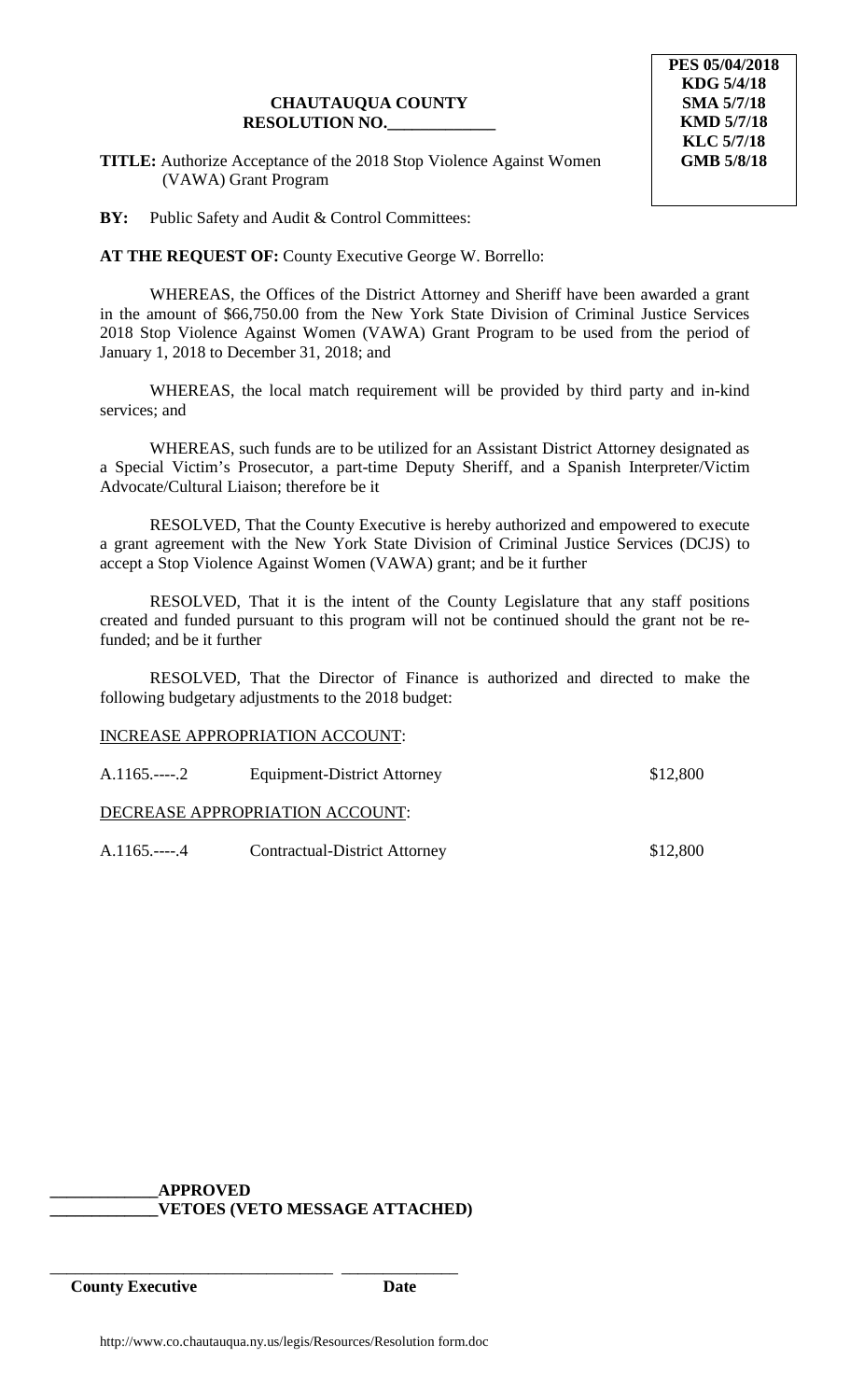**TITLE:** Authorize Acceptance of the Crimes Against Revenue Program Grant ("CARP") for funds for 2018

**BY:** Public Safety and Audit & Control Committees:

**AT THE REQUEST OF:** County Executive George M. Borrello:

WHEREAS, the District Attorney's Office has applied for a grant in the amount of \$80,400 from the New York State Department of Taxation and Finance pursuant to its Crimes Against Revenue Program for the period of January 1, 2018 to December 31, 2018; and

WHEREAS, such funds are to be utilized to develop and implement an effective enforcement strategy ("strategic plan") in collaboration with the State Department of Taxation and Finance (DTF) and other governmental agencies, as appropriate, in order to detect, investigate, prosecute and deter revenue crimes; and

WHEREAS, the revenues and expenditures associated with this grant are already included in the 2018 adopted budget so no budget amendments are necessary; therefore, be it

RESOLVED, That the County of Chautauqua accepts this State grant to provide additional resources to the Office of the District Attorney to detect, investigate, prosecute and deter revenue crime; and be it further

RESOLVED, That the County Executive be and hereby is authorized and directed to execute necessary agreements with the State of New York to obtain these funds.

## **\_\_\_\_\_\_\_\_\_\_\_\_\_APPROVED \_\_\_\_\_\_\_\_\_\_\_\_\_VETOES (VETO MESSAGE ATTACHED)**

**\_\_\_\_\_\_\_\_\_\_\_\_\_\_\_\_\_\_\_\_\_\_\_\_\_\_\_\_\_\_\_\_\_\_\_\_ \_\_\_\_\_\_\_\_\_\_\_\_\_**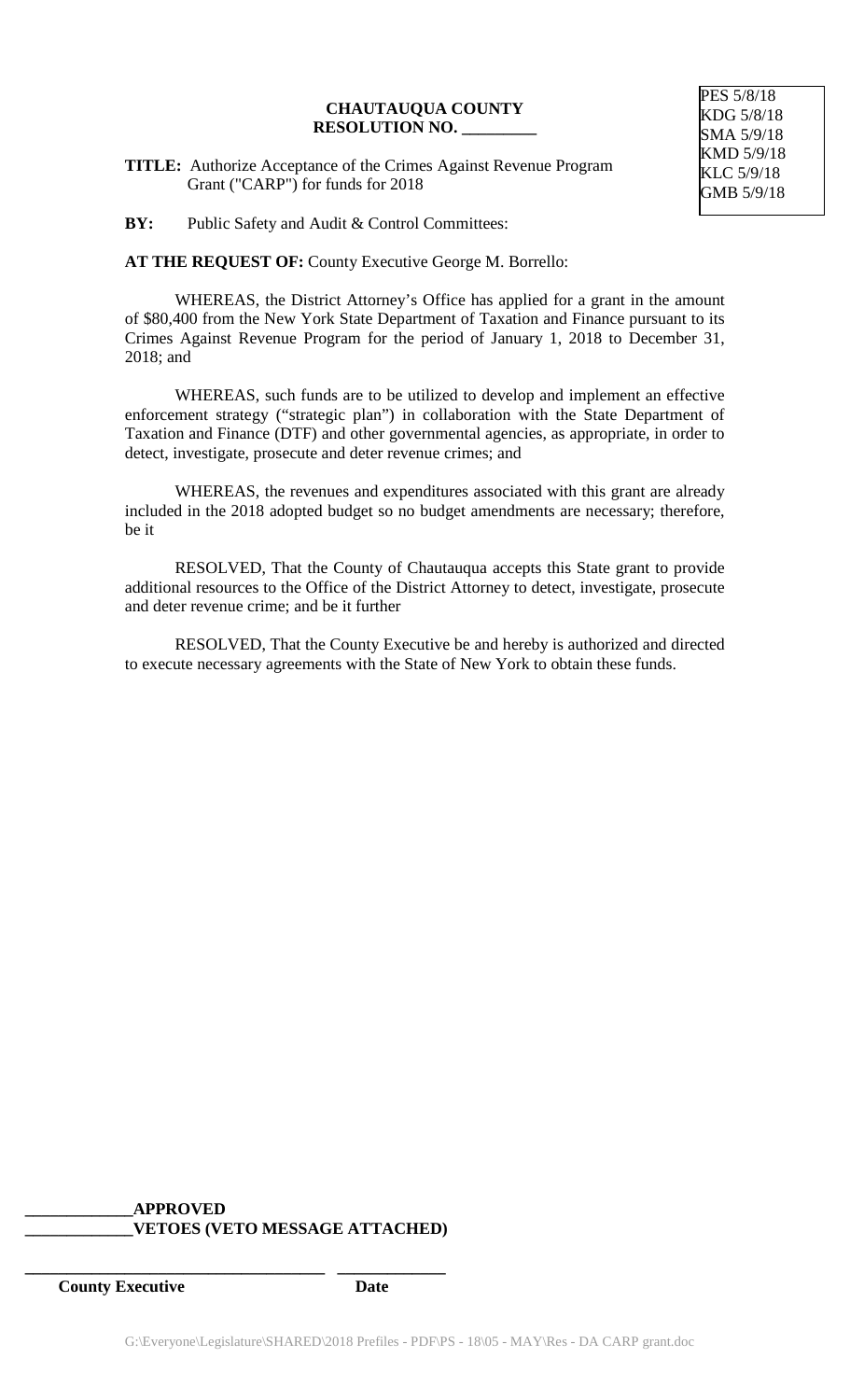CJH 5/3/2018 KDG 5/4/18 SMA 5/7/18

**TITLE:** Authorize Agreement with Pine Valley Central School District for Provision Of Space for Sheriff's Sub-Station KMD 5/7/18 KLC 5/7/18 GMB 5/8/18

**BY:** Public Safety Committee:

**AT THE REQUEST OF:** County Executive George M. Borrello:

WHEREAS, the Sheriff desires to have access to space to serve as a sub-station at the Pine Valley Central School District; and

WHEREAS, the Pine Valley Central School District can accommodate the Sheriff's request by providing suitable space within the Junior/Senior High School Complex located at 7827 Route 83 in South Dayton; and

WHEREAS, the Sheriff has negotiated a tentative agreement with the Pine Valley Central School District for the use of space for a sub-station with no rental fee to the County; therefore be it

RESOLVED, That the County Executive is hereby authorized and empowered to execute an agreement with the Pine Valley Central School District for the purpose of providing space for a Sheriff's sub-station.

## **\_\_\_\_\_\_\_\_\_\_\_\_\_APPROVED \_\_\_\_\_\_\_\_\_\_\_\_\_VETOES (VETO MESSAGE ATTACHED)**

**\_\_\_\_\_\_\_\_\_\_\_\_\_\_\_\_\_\_\_\_\_\_\_\_\_\_\_\_\_\_\_\_\_\_\_\_ \_\_\_\_\_\_\_\_\_\_\_\_\_**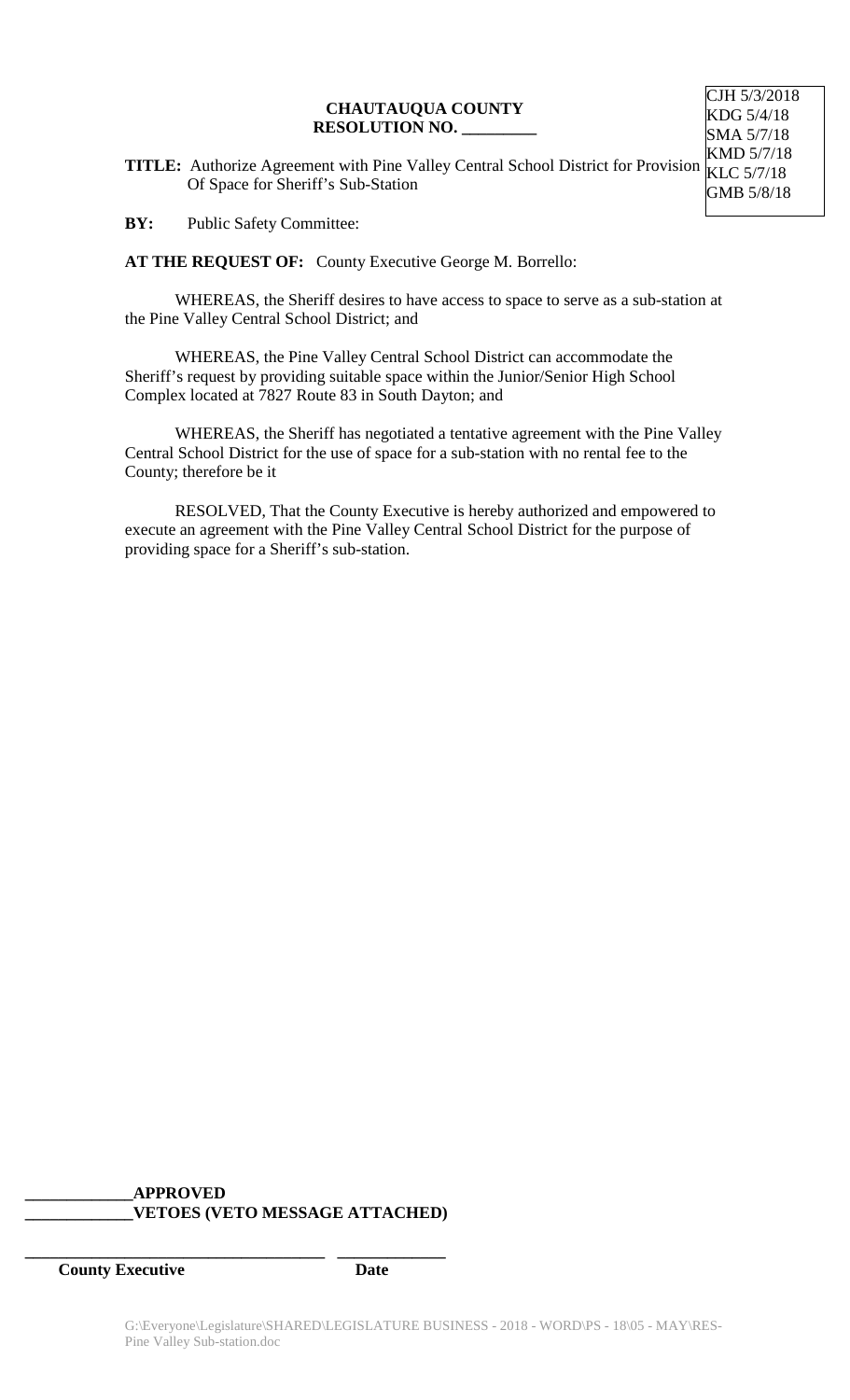**TITLE:** Authorize Agreement with Village of Mayville for Enhanced Police Protection Services KMD 5/7/18 KLC 5/7/18 GMB 5/8/18

CJH 5/3/2018 KDG 5/4/18 SMA 5/7/18

**BY:** Public Safety and Audit & Control Committees:

**AT THE REQUEST OF:** County Executive George M. Borrello:

WHEREAS, the Village of Mayville has requested the Chautauqua County Office of the Sheriff provide enhanced police services within the geographic boundaries of the Village during the 2018 calendar year; and

WHEREAS, the Chautauqua County Sheriff has negotiated a tentative agreement with the Village of Mayville for the period of June 16, 2018 through September 4, 2018 for an estimated cost not to exceed \$10,000.00, based on an hourly rate of at least \$39.58 and a holiday hourly rate of at least \$49.79; and

WHEREAS, this contract is included in the 2018 Budget so no budget amendments are needed; now therefore be it

RESOLVED, That the County Executive is hereby authorized and empowered to execute an agreement with the Village of Mayville for enhanced police services as set forth above with revenues to be credited to account A.3110.R226.0000.

## **\_\_\_\_\_\_\_\_\_\_\_\_\_APPROVED \_\_\_\_\_\_\_\_\_\_\_\_\_VETOES (VETO MESSAGE ATTACHED)**

**\_\_\_\_\_\_\_\_\_\_\_\_\_\_\_\_\_\_\_\_\_\_\_\_\_\_\_\_\_\_\_\_\_\_\_\_ \_\_\_\_\_\_\_\_\_\_\_\_\_**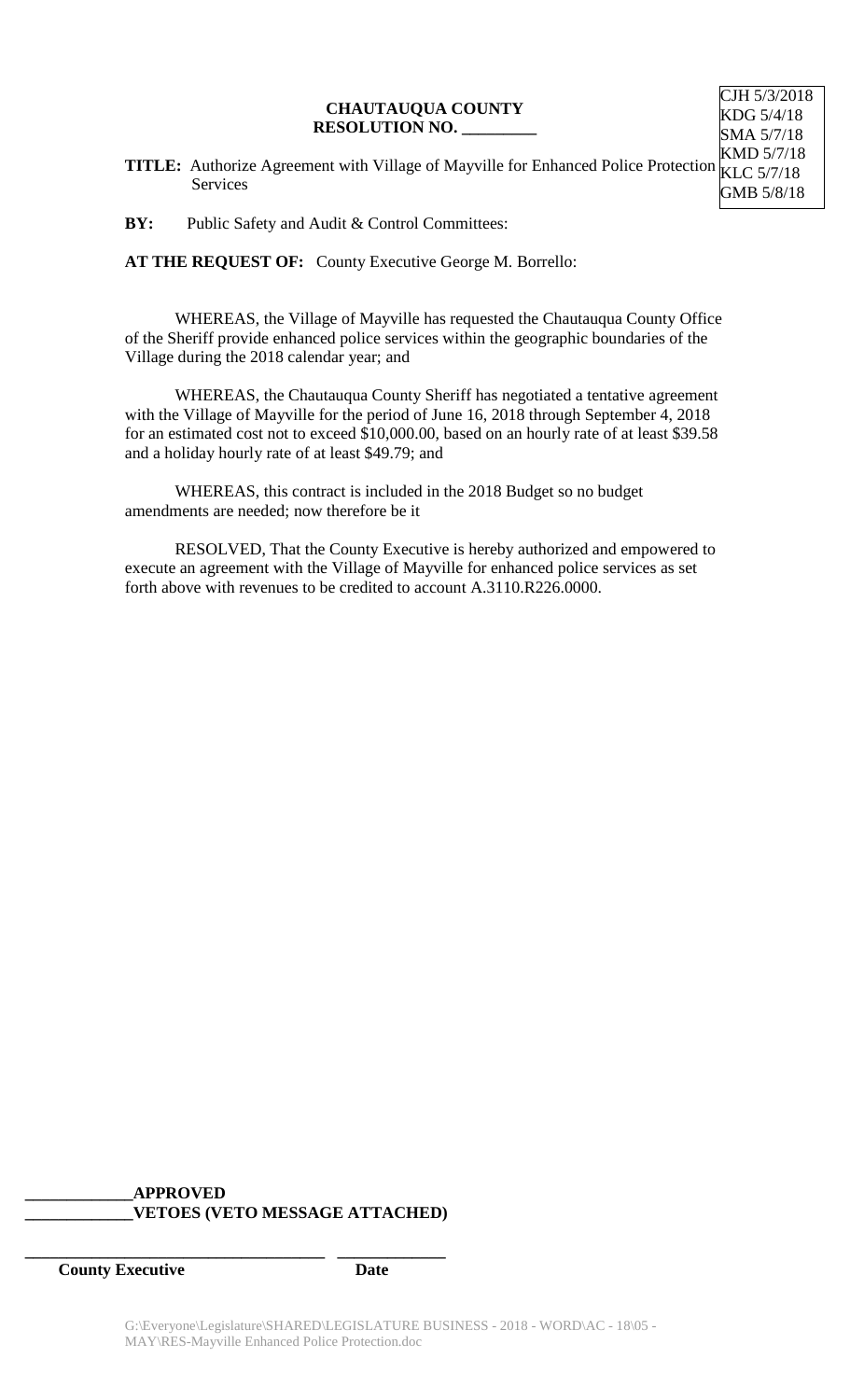CJH 5/3/2018 KDG 5/4/18 SMA 5/7/18 KMD 5/7/18 KLC 5/7/18 GMB 5/8/18

**TITLE:** Authorize Agreement with Village of Silver Creek for Court Security Detail

**BY:** Public Safety and Audit & Control Committees:

**AT THE REQUEST OF:** County Executive George M. Borrello:

WHEREAS, the Village of Silver Creek has requested that the Chautauqua County Office of the Sheriff provide part-time deputy sheriffs for court security detail on designated court nights; and

WHEREAS, the County Sheriff has negotiated a tentative agreement with the Village of Silver Creek for the period of May 1, 2018 through December 31, 2018, for an estimated cost not to exceed \$3,500.00, based on an hourly rate of at least \$29.49; now therefore be it

RESOLVED, That the County Executive is authorized and empowered to execute an agreement with the Village of Silver Creek for court security as set forth above, with revenues to be credited to account A.1162.1110.R226.000.

## **\_\_\_\_\_\_\_\_\_\_\_\_\_APPROVED \_\_\_\_\_\_\_\_\_\_\_\_\_VETOES (VETO MESSAGE ATTACHED)**

**\_\_\_\_\_\_\_\_\_\_\_\_\_\_\_\_\_\_\_\_\_\_\_\_\_\_\_\_\_\_\_\_\_\_\_\_ \_\_\_\_\_\_\_\_\_\_\_\_\_**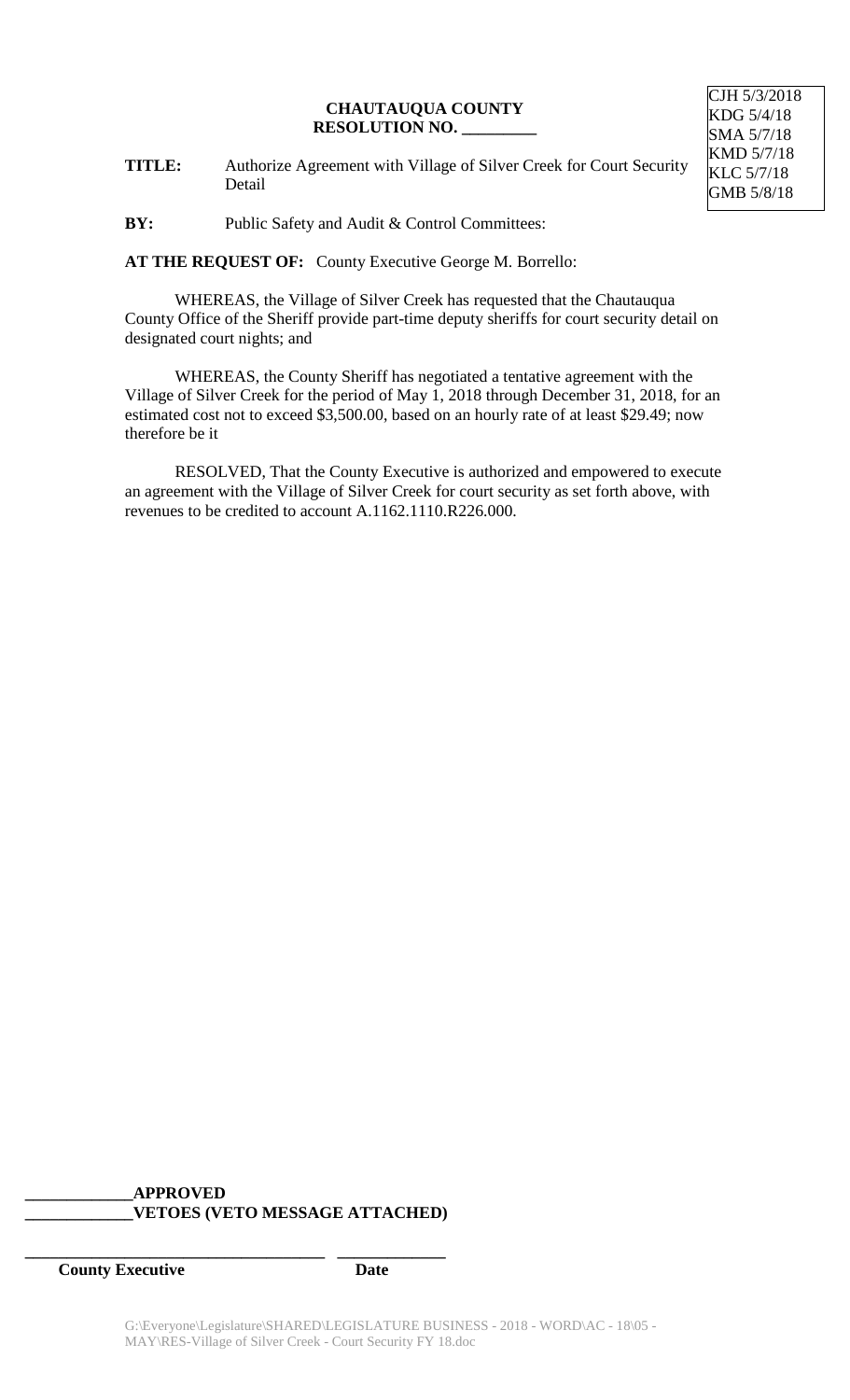CJH 5/3/18 KDG 5/4/18 SMA 5/7/18

**TITLE:** Authorize Agreement with Town of Hanover for Enhanced Police Protection Services KMD 5/7/18 KLC 5/7/18 GMB 5/8/18

**BY:** Public Safety and Audit & Control Committees:

**AT THE REQUEST OF:** County Executive George M. Borrello:

WHEREAS, the Town of Hanover has requested the Chautauqua County Office of the Sheriff provide enhanced police services within the geographic boundaries of the Township during the 2018 calendar year; and

WHEREAS, the Chautauqua County Sheriff has negotiated a tentative agreement with the Town of Hanover for additional patrols in the Sunset Bay area for the period of May 26, 2018 through September 4, 2018 for an estimated cost not to exceed \$8,000.00 based on an hourly rate of at least \$39.58 and a holiday hourly rate of at least \$49.79; and

WHEREAS, this contract is included in the 2018 Budget so no budget amendments are needed; now therefore be it

RESOLVED, That the County Executive is hereby authorized and empowered to execute an agreement with the Town of Hanover for enhanced police services as set forth above with revenues to be credited to account A.3110.R226.0000.

## **\_\_\_\_\_\_\_\_\_\_\_\_\_APPROVED \_\_\_\_\_\_\_\_\_\_\_\_\_VETOES (VETO MESSAGE ATTACHED)**

**\_\_\_\_\_\_\_\_\_\_\_\_\_\_\_\_\_\_\_\_\_\_\_\_\_\_\_\_\_\_\_\_\_\_\_\_ \_\_\_\_\_\_\_\_\_\_\_\_\_**